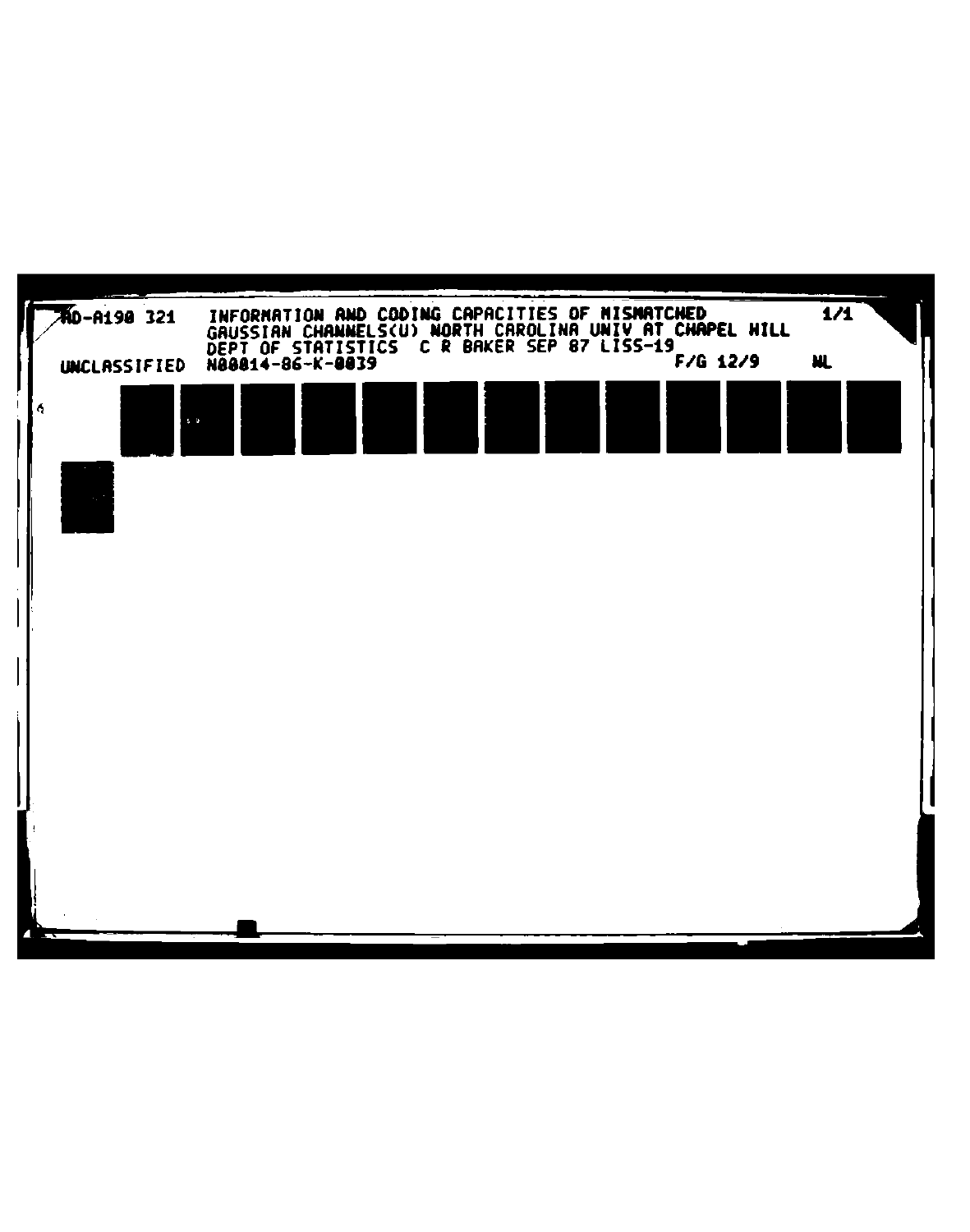

**SECTA** 

ANG PARABAD BAYAN BAYANG MATAT ANG KANANG MANG KANG KANANG KANANG KANANG KA

MICROCOPY RESOLUTION TEST CHART  $\mathcal{A}_1$  and  $\mathcal{A}_2$  is a simple point of the signal of  $\mathcal{A}_2$  . The signal of  $\mathcal{A}_2$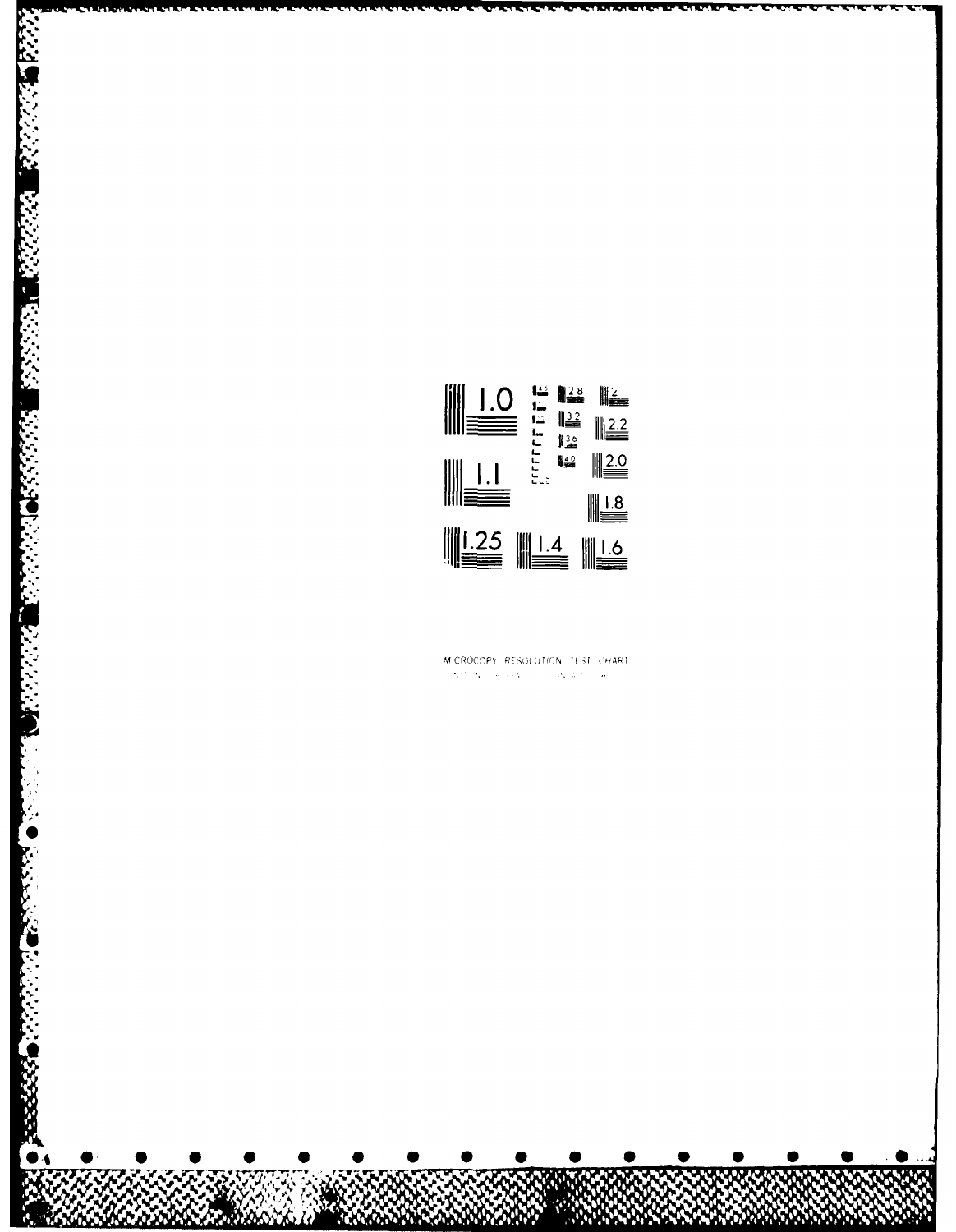# **CN 0) 0)**

**EXAMPLE AND STATE** 

**Didicio** 

න්න සම්පත්වය සම්බන්ධ කර ගැන සම්බන්ධ කර ගැනීම සම්පත් කර ගැනීම සම්පත් කර ගැනීම සම්පත් කර ගැනීම සම්පත් කර ගැනීම සම<br>මෙම සම්පත් කර ගැනීම සම්පත් කර ගැනීම සම්පත් කර ගැනීම සම්පත් කර ගැනීම සම්පත් කර ගැනීම සම්පත් කර ගැනීම සම්පත් කර

### **M** Information and Coding Capacitics of Mismatched Gaussian Channels

Charles R. Baker

Department of Statistics University of North Carolina Chapel Hill, **NC** 27514



**D** LISS **<sup>19</sup>** September, 1987

To appear: Proceedings First International Conference on Communication and Control Systems, Washington, **D.C.,** June **18-20, 1987.**

Research supported **by** ONR Contract N00014-86-K-0039

**.0** *Distribution 1121* APM 3. Distribution Jindirelist (A)

**88 1 7 019**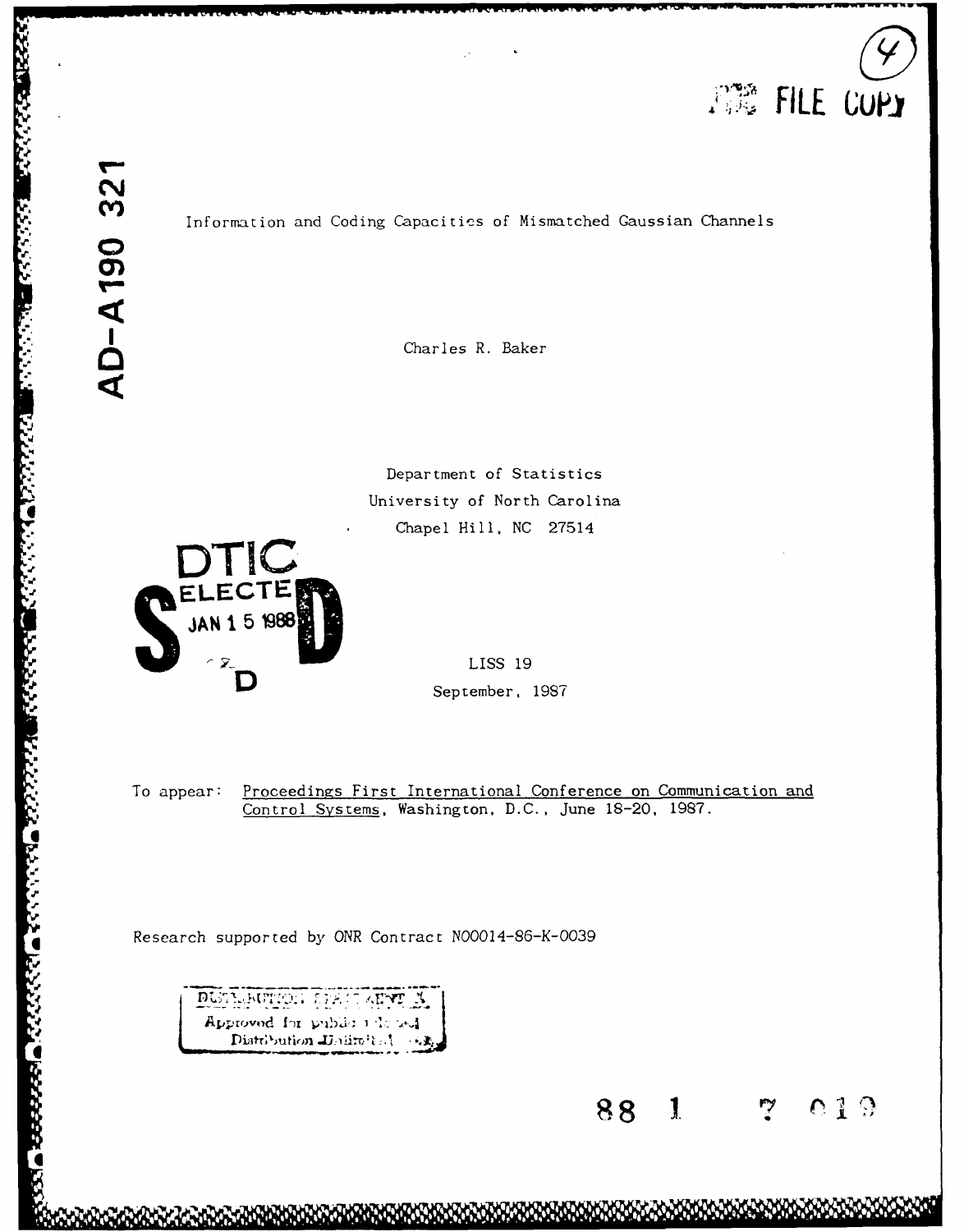UNCLASSIFIED

**TANGO TANG BEAT ANG PANGANAN NANG KABALAN** 

NANA DENGAN SEKARA SEKARA SEKARA DENGAN SEKARA

r

SECURITY CLASSIFICATION OF THIS PAGE

**ARANG ARANG C** 

i.

## ADA190321

**LOCKERYS** 

 $\ddot{\cdot}$ 

| REPORT DOCUMENTATION PAGE |  |
|---------------------------|--|

| 18 REPORT SECURITY CLASSIFICATION<br>UNCLASSIFIED                                                                                               | 16. RESTRICTIVE MARKINGS                               |                                                                                                                                                                    |                |                    |                  |  |
|-------------------------------------------------------------------------------------------------------------------------------------------------|--------------------------------------------------------|--------------------------------------------------------------------------------------------------------------------------------------------------------------------|----------------|--------------------|------------------|--|
| Za. SECURITY CLASSIFICATION AUTHORITY                                                                                                           | 3. DISTRIBUTION/AVAILABILITY OF REPORT                 |                                                                                                                                                                    |                |                    |                  |  |
| Zb. DECLASSIFICATION/DOWNGRADING SCHEDULE                                                                                                       | Approved for Public Release:<br>Distribution Unlimited |                                                                                                                                                                    |                |                    |                  |  |
| A PERFORMING DRGANIZATION REPORT NUMBERISE                                                                                                      | 5. MONITORING ORGANIZATION REPORT NUMBER(S)            |                                                                                                                                                                    |                |                    |                  |  |
| 6a, NAME OF PERFORMING ORGANIZATION<br>Department of Statistics                                                                                 | <b>6b. OFFICE SYMBOL</b><br>$H$ applicable)            | 7a. NAME OF MONITORING ORGANIZATION                                                                                                                                |                |                    |                  |  |
| 6c. ADDRESS (City, State and ZIP Code)<br>University of North Carolina<br>Chapel Hill, North Carolina 27514                                     |                                                        | 7b. ADDRESS (City, State and ZIP Code)                                                                                                                             |                |                    |                  |  |
| <b>Ba. NAME OF FUNDING/SPONSORING</b><br><b>8b. OFFICE SYMBOL</b><br><b>CRGANIZATION</b><br>(If applicable)<br>Office of Naval Research         |                                                        | 9. PROCUREMENT INSTRUMENT IDENTIFICATION NUMBER<br>N00014-86-K-0039                                                                                                |                |                    |                  |  |
| Bc. ADDRESS (City, State and ZIP Code)                                                                                                          |                                                        | 10. SOURCE OF FUNDING NOS.                                                                                                                                         |                |                    |                  |  |
| Statistics & Probability Program<br>Arlington, VA 22217                                                                                         |                                                        | PROGRAM<br>ELEMENT NO.                                                                                                                                             | PROJECT<br>NO. | TASK :<br>NO.      | WORK UNIT<br>NO. |  |
| 11. TITLE include Security Classifications                                                                                                      |                                                        |                                                                                                                                                                    |                |                    |                  |  |
| Information and Coding Capacities of                                                                                                            |                                                        |                                                                                                                                                                    |                |                    |                  |  |
| 12. PERSONAL AUTHORISI                                                                                                                          |                                                        |                                                                                                                                                                    |                |                    |                  |  |
| C.R. Baker<br>13a. TYPE OF REPORT<br>13b. TIME COVERED                                                                                          |                                                        |                                                                                                                                                                    |                | 15. PAGE COUNT     |                  |  |
| TECHNICAL -<br>FROM                                                                                                                             | T 0                                                    | 14. OATE OF REPORT (Yr., Mo., Day)<br>Sept., 1987<br>9                                                                                                             |                |                    |                  |  |
| 16. SUPPLEMENTARY NOTATION                                                                                                                      |                                                        |                                                                                                                                                                    |                |                    |                  |  |
| 17<br>COSATI CODES<br>F(ELD)<br>GROUP<br>SUB. GR.                                                                                               |                                                        | 18. SUBJECT TERMS (Continue on reverse if necessary and identify by block number)<br>, Gaussian channels; channel capacity; Shannon theory;<br>Information Theory. |                |                    |                  |  |
| 19. ABSTRACT (Continue on reverse if necessary and identify by block number)                                                                    |                                                        |                                                                                                                                                                    |                |                    |                  |  |
| Recent results on coding capacity and information capacity for the mismatched                                                                   |                                                        |                                                                                                                                                                    |                |                    |                  |  |
| Gaussian channel are discussed. Sufficient conditions for causal feedback to increase                                                           |                                                        |                                                                                                                                                                    |                |                    |                  |  |
| information capacity are given for the finite-dimensional discrete-time Gaussian channel.                                                       |                                                        |                                                                                                                                                                    |                |                    |                  |  |
|                                                                                                                                                 |                                                        |                                                                                                                                                                    |                |                    |                  |  |
| TITLE CONT.: Mismatched Gaussian Channels                                                                                                       |                                                        |                                                                                                                                                                    |                |                    |                  |  |
| 20. DISTRIBUTION/AVAILABILITY OF ABSTRACT                                                                                                       |                                                        | 21. ABSTRACT SECURITY CLASSIFICATION                                                                                                                               |                |                    |                  |  |
| UNCLASSIFIED/UNLIMITED $\overline{\mathbf{X}}\overline{\mathbf{X}}$ SAME AS RPT. $\overline{\mathbf{X}}\overline{\mathbf{X}}$ DTIC USERS $\Box$ |                                                        |                                                                                                                                                                    |                |                    |                  |  |
| 22a. NAME OF RESPONSIBLE INDIVIDUAL                                                                                                             |                                                        | 22b. TELEPHONE NUMBER<br>(Include Area Code)                                                                                                                       |                | 22c. OFFICE SYMBOL |                  |  |
| C.R. Baker                                                                                                                                      |                                                        | $(919)$ 962-2189                                                                                                                                                   |                |                    |                  |  |
| DD FORM 1473, 83 APR                                                                                                                            | EDITION OF 1 JAN 73 IS OBSOLETE.                       |                                                                                                                                                                    |                | UNCLASSIFIED       |                  |  |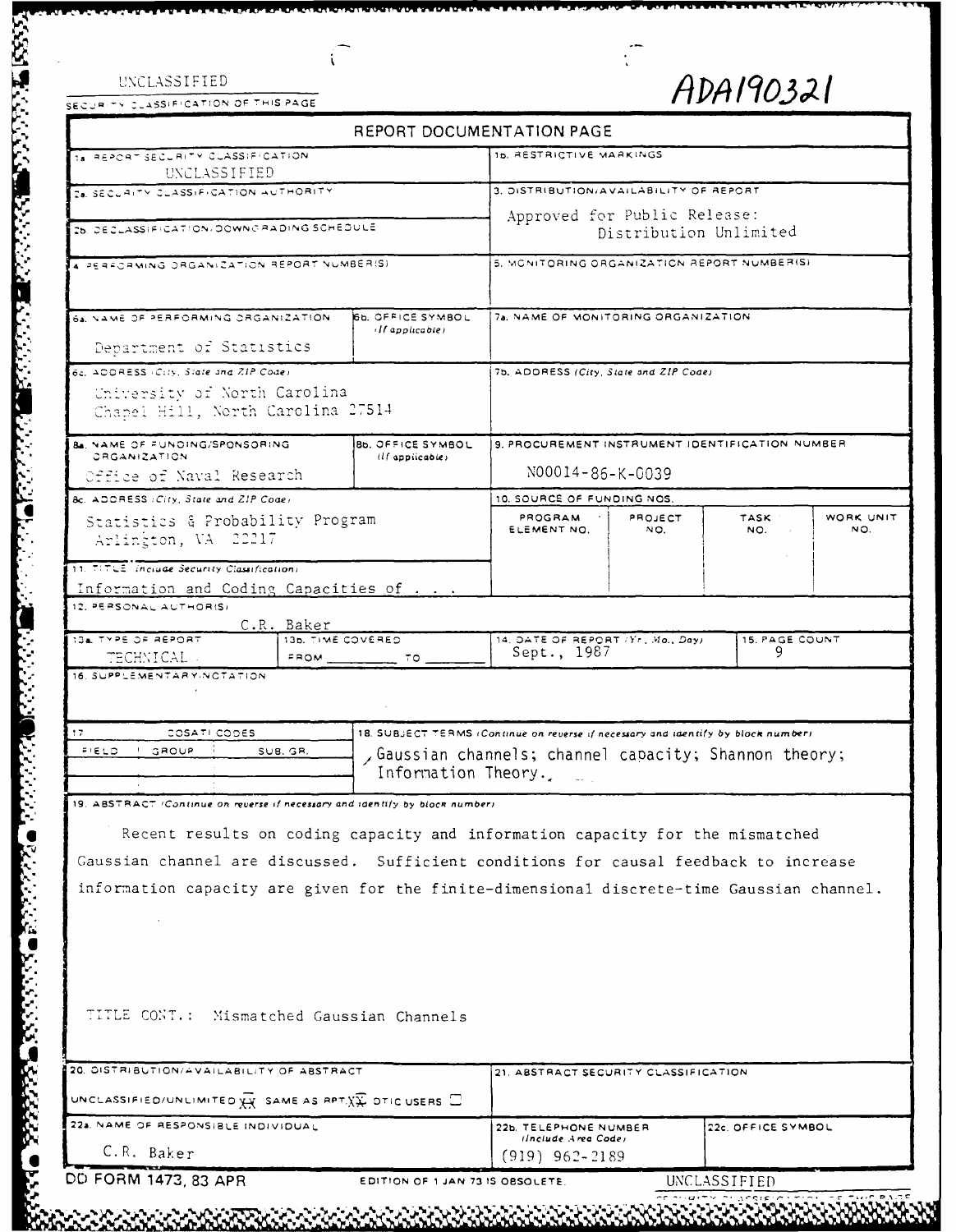#### Abstract

Recent results on coding capacity and information capacity for the mismatched Gaussian channel are discussed. Sufficient conditions for causal feedback to increase information capacity are given for the finite-dimensional discrete-time Gaussian channel.

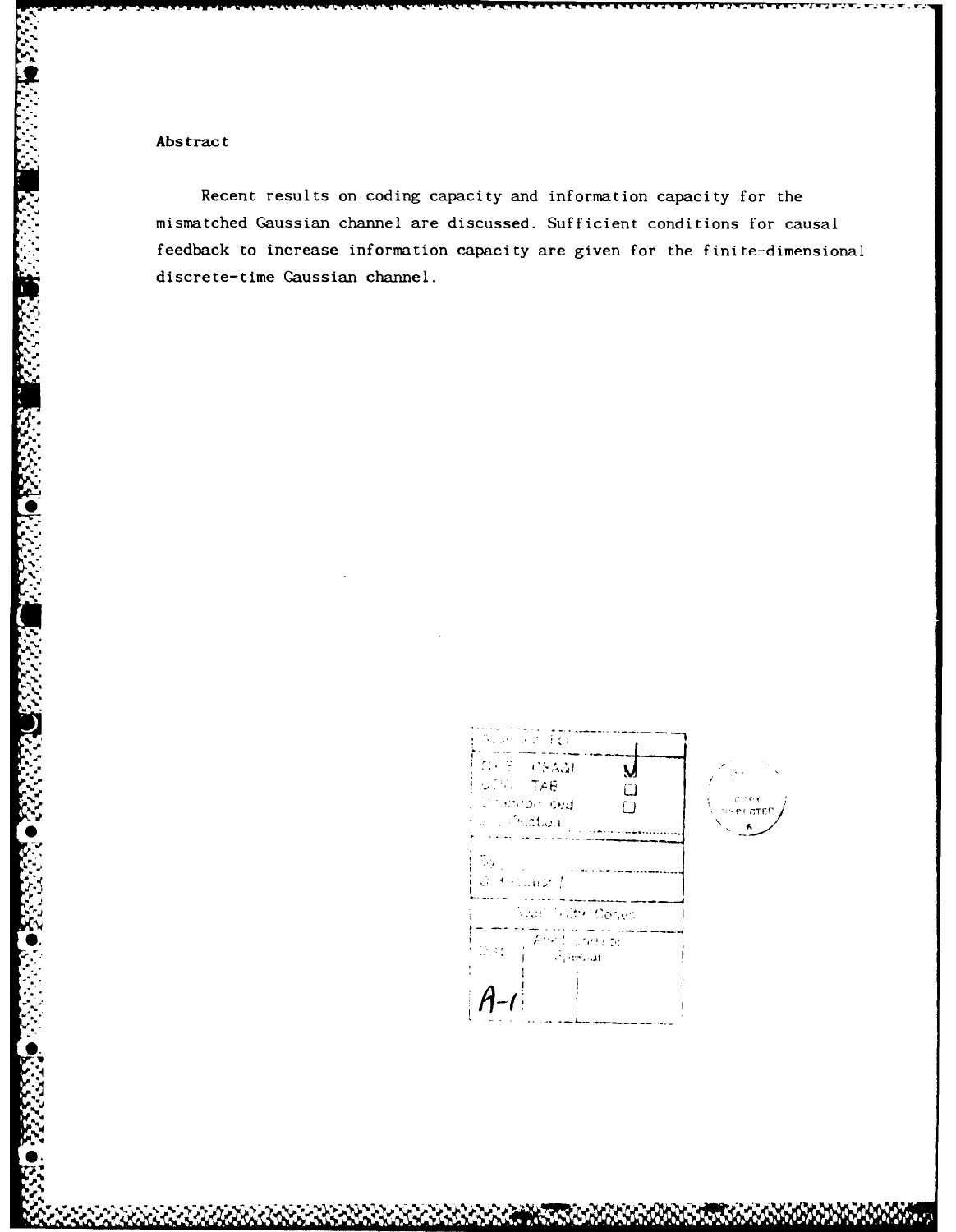#### **Introduction**

The capacity (in the Shannon sense) of a communications channel is usually defined by either of two principal prescriptions. Information capacity is the supremum of the average mutual information between an input stochastic process (signal) and the noise-perturbed output process, with the supremum taken over an appropriate class of admissible input processes. The second definition is that of the supremum of all possible transmission rates, where the transmitted code words are subject to a constraint. For example, in the time-discrete additive channel, define the number of distinct code words transmitted by time  $t_n$  as  $[e^{nR}]$ , where  $[x]$  is the integer part of x, and R is the "rate." If R is fixed and the maximum probability of decoding error goes to zero as  $n \to \infty$  along some subsequence, then R is said to be an admissible rate (for the channel and the constraints). The (deterministic) coding capacity is then the supremum over all admissible rates. One can also consider random coding and other capacities connected with coding; only deterministic coding capacity will be considered here.

The additive Gaussian channel is a channel of primary practical importance. The received waveform is the sum of the transmitted waveform and a sample function from a Gaussian process:  $Y = X + N$ , where N is noise, X is signal. If the channel is without feedback, and X is a sample function from a stochastic process, then N is usually independent of X. With feedback, X will be a function of the past values of Y, and will thus depend upon N.

In this paper, a general discussion is first given of some recent results on information capacity and coding capacity of additive Gaussian channels when the constraint is mismatched to the channel noise; that is, the constraint is given in terms of a covariance that is different from that of the noise covariance. Such a "mismatched channel" is the usual case in practice, since one will rarely know the exact covariance of the noise. Moreover, in some situations, such as jamming channels, the mismatch occurs as an essential part of the problem formulation. The results given here on information capacity without feedback appear in [3]; the results on coding capacity will appear in • [5]. A second set of new results summarized here consists of sufficient conditions for causal feedback to increase information capacity [2]. A statement and proof are given for the finite-dimensional time-discrete channel.

 $-1 -$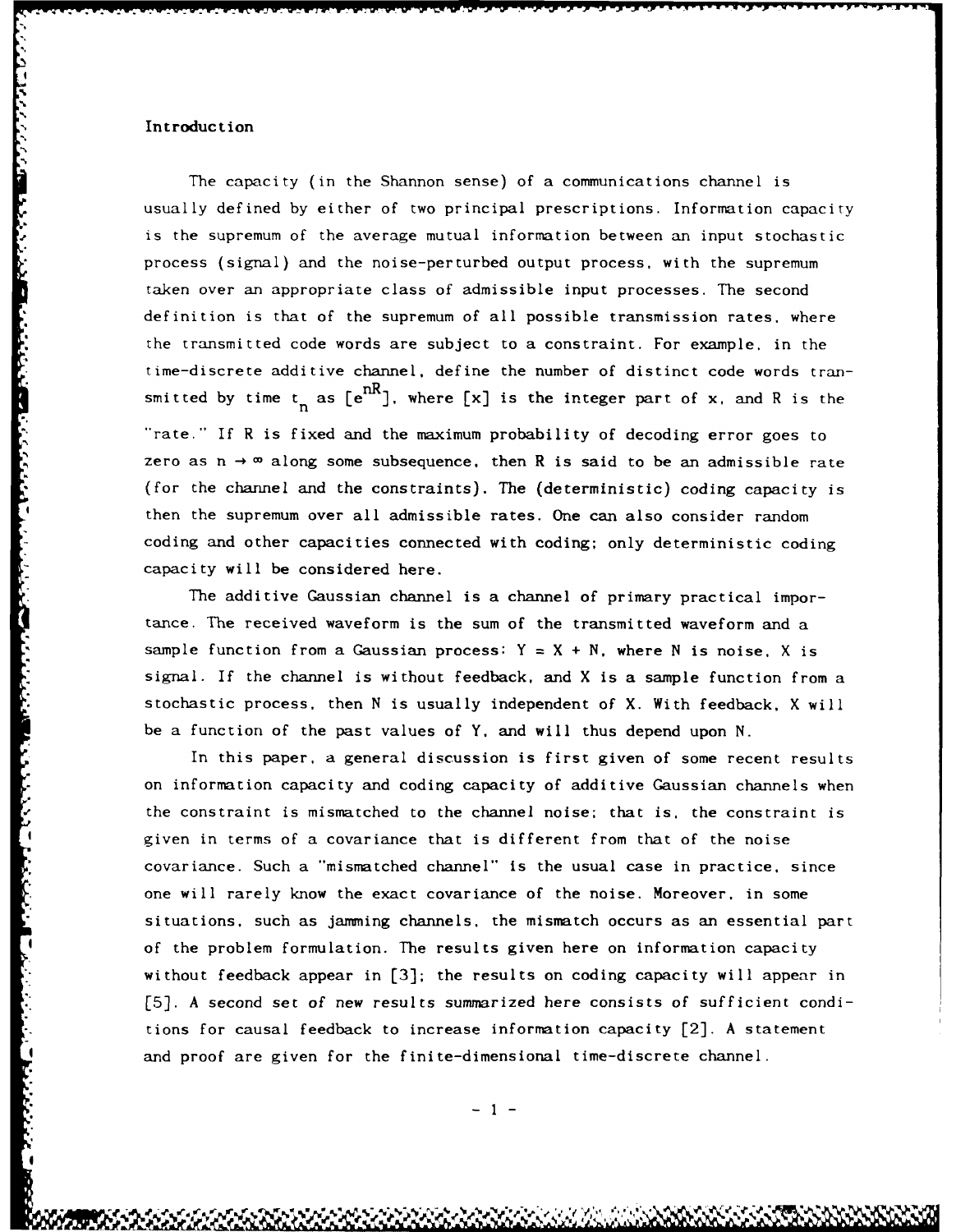The channels considered here can be nonstationary and can have memory. Thus, in the discrete-time case, it is not required that the noise covariance matrix  $R_N$  be a diagonal matrix.

#### Information Capacity and Coding Capacity of Gaussian Channels Without Feedback

For information capacity of Gaussian channels without feedback, solutions are given in  $\lceil 1 \rceil$  and  $\lceil 3 \rceil$ . The framework there is for stochastic processes inducing measures on Hilbert space. These results can be extended to measures induced on a class of linear topological spaces; see **[9]** and [4].

Consider now the additive time-discrete Gaussian channel without feedback, with processes involved having sample paths in  $\ell_2$ . Let X denote an input stochastic process,  $Y = X + N$  as above, and  $I[X, Y]$  the mutual information between X and Y (see, e.g., [1] for basic definitions). Let R<sub>N</sub> denote the covariance operator of the noise, and let  $R_W$  denote another covariance operator. Define the constraint on X by  $\delta$ IIXII $_{w}^{2}$   $\leq$  P, where  $\delta(\cdot)$  denotes expectation with respect to the probability on  $\ell_0$  defined by X, and  $\|\cdot\|_w$  is the reproducing kernel Hilbert space (RKHS) norm for  $R_w$ :  $\|y\|_w^2 = \|R_w^{-\frac{1}{2}}y\|^2$  ( $\|\cdot\|$  the  $\ell_0$ norm); one can assume WLOG that  $R_W^{-1}$  exists. If  $R_W = R_N$ , then the supremum of I(X. X+N) over all such admissible X processes is equal to P/2.

For the same channel, with deterministic coding used, for each  $n \geq 1$ . constrain each code word **x** to belong to  $\mathbb{R}^{\text{n}}$  and to satisfy  $\left\| \mathbf{x} \right\|_{\mathbf{W},\ \text{n}}^{2} \leq \mathbf{n}$ P. where  $|| \cdot ||_{W,n}$  is the RKHS norm of R<sub>W</sub>, with R<sub>W</sub> the nxn matrix given by  $R_w^n(ij) = R_w(ij)$ ,  $i, j \le n$ . A code  $\{k, n, \epsilon_n\}$  is then a set of k code words, each obeying the constraint, with maximum probability of decoding error being  $\leq \epsilon_n$ . A real number  $R \ge 0$  is then an admissible rate if there exists a sequence  $(\{[e^{nR}], n, \epsilon_n\})$  of codes such that  $\epsilon_n \to 0$  as  $n \to \infty$  along some subsequence. The supremum of all admissible rates is the coding capacity, denoted here by  $C_w^{\infty}(P)$ . If  $R_w = R_N$ , then  $C_w^{\infty}(P) = \frac{1}{2} \log[1+P]$ .

Those familiar with the Shannon theory will recognize the similarity of the above results to those obtained for the classical white noise channel with

**-2-**

**-I, - ,,A**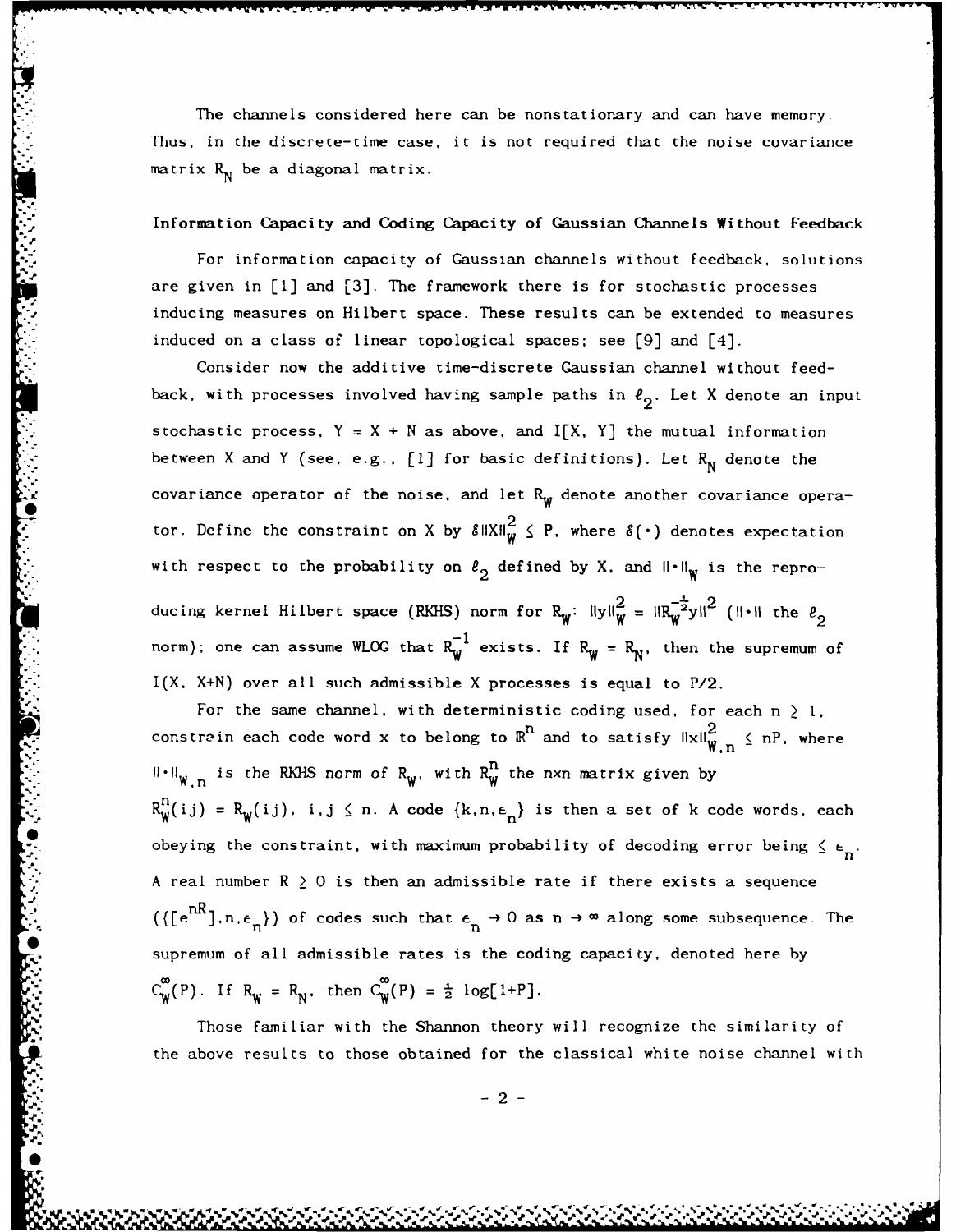a pure power constraint [6]. However, this similarity disappears when one examines the "mismatched" channel:  $R_w \neq R_N$ . The expression for the information capacity then takes one of several forms, depending on the relationship between  $R_w$  and  $R_N$ . For finite information capacity, one must have

 $R_N = R_W^{\frac{1}{2}}(1+S)R_W^{\frac{1}{2}}$ , where I is the identity in  $\ell_2$  and S is a self-adjoint operator in  $\ell_2$  such that (I+S)<sup>-1</sup> exists and is bounded [3]. The information capacity then depends on the spectrum of **S;** specifically, on the smallest limit point of the spectrum, denoted by **0,** and those eigenvalues (if such exist) of S that are strictly less than **0.** See **[3]** or [4] for the various expressions. These expressions are considerably more complicated than that for the matched channel.

For coding capacity when  $R_W \neq R_N$ , one again obtains a rather complicated expression for the capacity. In [5]. a solution is given for capacity under the assumption that S has a pure point spectrum. The solution is a function of the limit points of the spectrum of S and of their "relative importance." For the memoryless channel, where  $R_N$  is diagonal, this "relative importance" can be roughly described as the relative frequency of each limit point.

In the case where the spectrum of S has a single limit point, **0,** and S has no eigenvalues strictly less than **0,** one obtains a result analogous to that of the matched channel  $(R_W = R_N)$ : the information capacity is equal to **±P P**  $\frac{1}{1+\theta}$  . and the coding capacity is equal to  $\frac{1}{2}$  log[1 +  $\frac{1}{1+\theta}$ ]

In the analogous problems for the time-continuous channel, the constraint on the code words is given by  $\|x\|_{W,\,\mathsf{T}}^2 \leq \mathsf{PT}.$  where x is required to belong to  $L_2[0,T]$ , and  $11 \cdot 11_{W,T}$  is the RKHS norm of  $R_{W,T}$ .  $R_{W,T}$  is obtained from a covariance function  $r_w$ , defined on  $[0, \infty) \times [0, \infty)$ . and  $R_{wT}$  is the integral operator defined by the restriction of  $r_w$  to  $[0,T] \times [0,T]$ . In this case, assuming that range(R<sub>W T</sub>) is infinite-dimensional for some  $T > 0$ , the coding capacity when  $R_{W,T} = R_{N,T}$  for all T > 0 is given by P/2. When  $R_{W,T} \neq R_{N,T}$ , with  $R_{N,T} = R_W^{\frac{1}{2}} T (I_T + S_T) R_W^{\frac{1}{2}} T$ . I<sub>T</sub> the identity in L<sub>2</sub> [O.T], then the coding capacity depends on the behavior of **(0T** T > **0)** and **(N** n **> 1,** T **> 0),** where **0T** is the  $_{\rm T}$ , T  $>$  O} and { $\lambda_{\rm n}^{\rm r}$ , n  $\geq$  1, T  $>$  O}, where  $\theta_{\rm T}^{\rm r}$ 

**-3-**

-- ' ~~~~~~~~~ **-"** . **, % . , % "p . . . . . .% . . .** . **, ,, -- . ".% "•- " .%** " **.-. .-**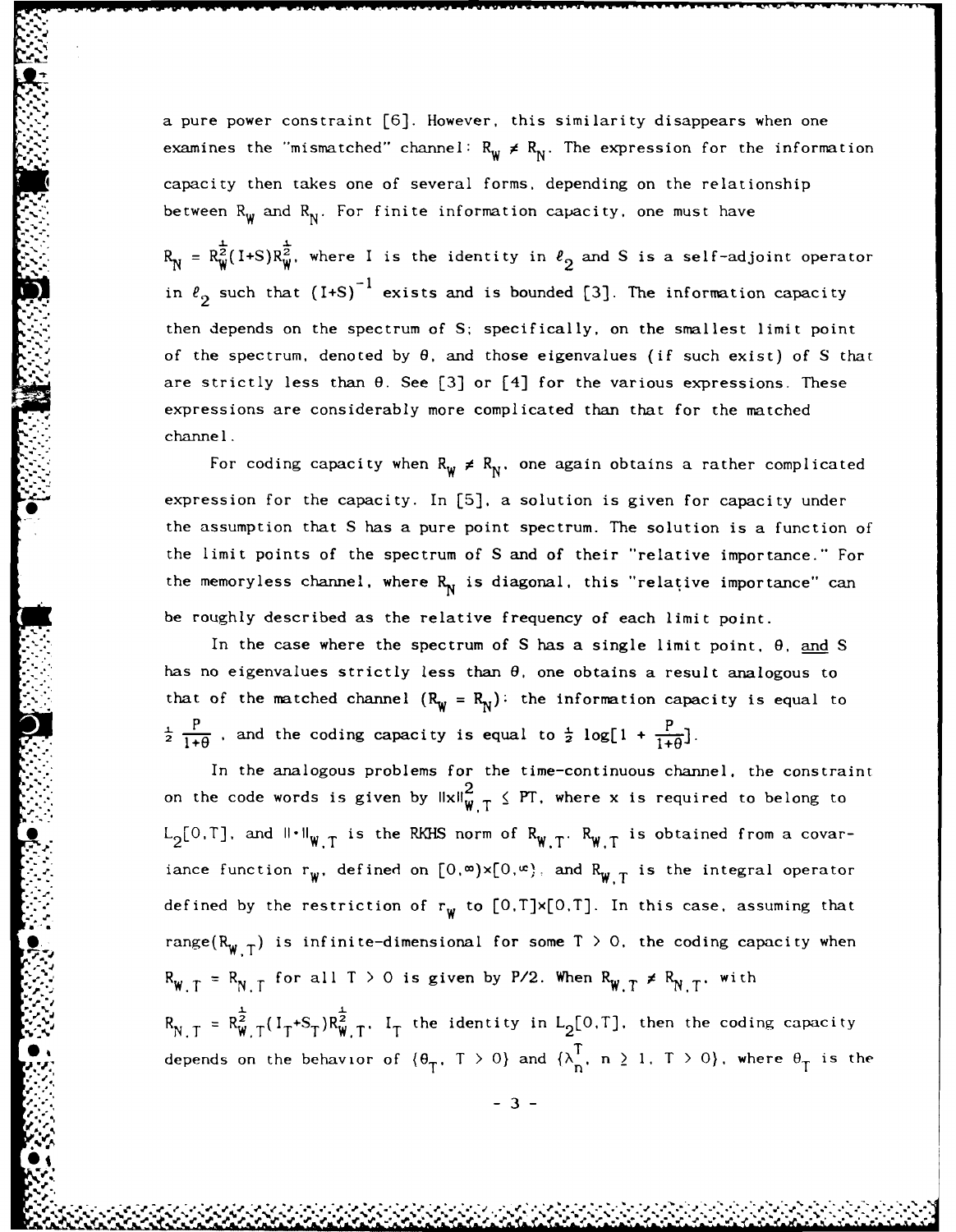smallest limit point of the spectrum of  $S_T$  and  $\{X_n^T, n \geq 1\}$  is the set of eigenvalues . of **S** that are strictly less than **0 if (XT** n **> 1) is** empty for genvalues of  $\sigma_T$  that are strictly ress than  $\sigma_T$ . If  $\{\Lambda_n, n \geq 1\}$ all sufficiently large T, then the coding capacity is  $\frac{1}{2} \frac{P}{1+\theta}$ , where  $\theta = \lim_{n \to \infty} \theta_n$ . However, in general  $\frac{1}{2} \frac{P}{1+\theta}$  is only a lower bound for the coding capacity

Thus, the results for coding capacity and for information capacity of the mismatched channel  $(R_W \neq R_N)$  both differ significantly from the corresponding results for the matched channel. For further details, reference is made to **[1],** [3]. and [5].

All of the above discussion is for the additive Gaussian channel without feedback. In the case of channels with causal feedback, the solutions for information capacity and for coding capacity have not been obtained in the case of the mismatched channel. For the matched channel, information capacity when N is the Wiener process has been obtained  $[8]$ , and this has been extended to obtain capacity for some more general Gaussian processes [7]. In both cases, it has been found that causal feedback does not increase capacity. A solution has not been published for the general additive Gaussian channel, even for the matched case  $(R_w = R_N)$ .

#### Feedback Capacity

**'p."**

**\*h.**

Information capacity of the mismatched Gaussian channel with feedback is an open problem. It has long been speculated that causal feedback can increase capacity over the no-feedback situation. An answer will be given here to these questions for the discrete-time finite-dimensional channel: processes take Example 1997<br>
Feedback Capacity<br>
Feedback Capacity<br>
Information capacity of the mismatched Gaussian channel with feedback<br>
2011<br>
an open problem. It has long been speculated that causal feedback can increa<br>
capacity over nels were announced at the 1986 IEEE Symposium on Information Theory [2].

The channel output is  $Y = X - BY + N$ , where X is the message process, N is Gaussian noise independent of the message, and B is a strictly-lower-trian gular (SLT) matrix  $(b_{i,j} = 0 \text{ for } j \geq i)$ . The transmitted signal is X - BY. All processes are defined on a probability space  $(\Omega, \beta, \mu)$ , and  $\ell$  will be used to denote expectation with respect to  $\mu$ . The capacity problem is the following:

 $-4$ 

*" . ... . .. ..-* **-** N **N %, % %** *%* **~N <sup>i</sup>**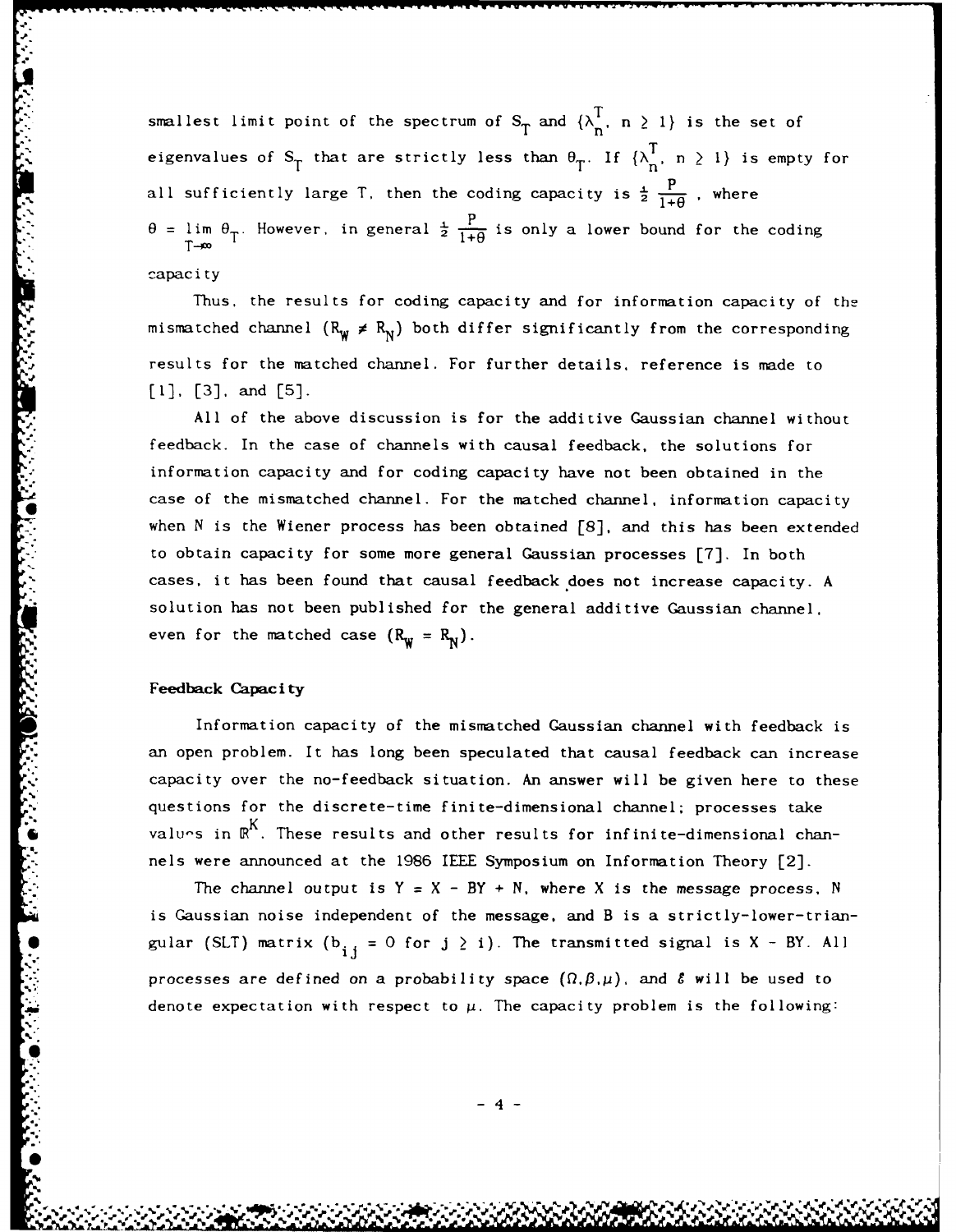maximize I[X, Y] subject to  $\delta$ llX - BYII<sup>2</sup>  $\leq$  P. where  $\|\cdot\|$  is the norm for a K-dimensional Euclidean space:  $\|X\|^2 = \sum_{i=1}^{N} X_i^2$ i=l

I[X. Y] denotes mutual information of X and Y. See **[1]** for definitions. Let

$$
C_{F}(P) = \sup_{F} I[X, X-BY+N]
$$
  
C(P) = sup I[X, X+N]  
F<sub>1</sub>

where 
$$
F = \{(X, B): \&\|X - BY\|^2 \le P, Y = X - BY + N, B SLT\}
$$
  
 $F_1 = \{X: \&\|X\|^2 \le P\}.$ 

An "elementary vector" in  $\mathbb{R}^K$  is a vector x such that  $x_k = 1$ ,  $x_i = 0$  for  $i \neq k$ . some k in  $\{1, 2, ..., K\}$ .

The main results of this section are contained in the following theorem.

THEOREM.  $C_F(P) > C(P)$  for all P > 0 if the eigenmanifold for the smallest eigenvalue of  $R_N$  does not have a basis consisting entirely of elementary vectors which are eigenvectors of  $R_N$ .

 $C_F(P)$  > C(P) for all sufficiently large P if R<sub>N</sub> is not a diagonal matrix.

**0**

In order to prove the result, the problem will first be reformulated into an equivalent no-feedback problem involving a pure power constraint.

#### Reformulation of the Problem

 $Y = X - BY + N$ ; since B is SLT,  $Y = (I+B)^{-1}(X+N)$ . Moreover, as  $(I+B)^{-1}$  is 1:1, I[X, Y] = I[X, X+N]. The constraint is  $\left| \boldsymbol{\xi} \right| \left| \boldsymbol{X} \right| < P$ , which can be written as  $\delta$ HX - B(I+B) $^{-1}$ (X+N)H $^2$   $\leq$  P. Since B is SLT, I + B is lower triangular, so (I+B)<sup>-1</sup> is lower triangular and B(I+B)<sup>-1</sup> is again SLT. Given any SLT C, there exists a SLT B satisfying  $C = B(I+B)^{-1}$ ; simply,  $B = (I-C)^{-1}C$ . The original feedback problem is thus equivalent to finding sup I[X, X+N] subject to  $\|X - C(X+N)\|^2 \leq P$ , where C is any SLT matrix.

Using the above, attention can now be restricted to the following • problems.

**<sup>S</sup>**.. **%** % . . - . ", % % " , - . % " 3 , . " # , , " , ' # w " m ' m '" **"** , , , *"P 4*

**-5-**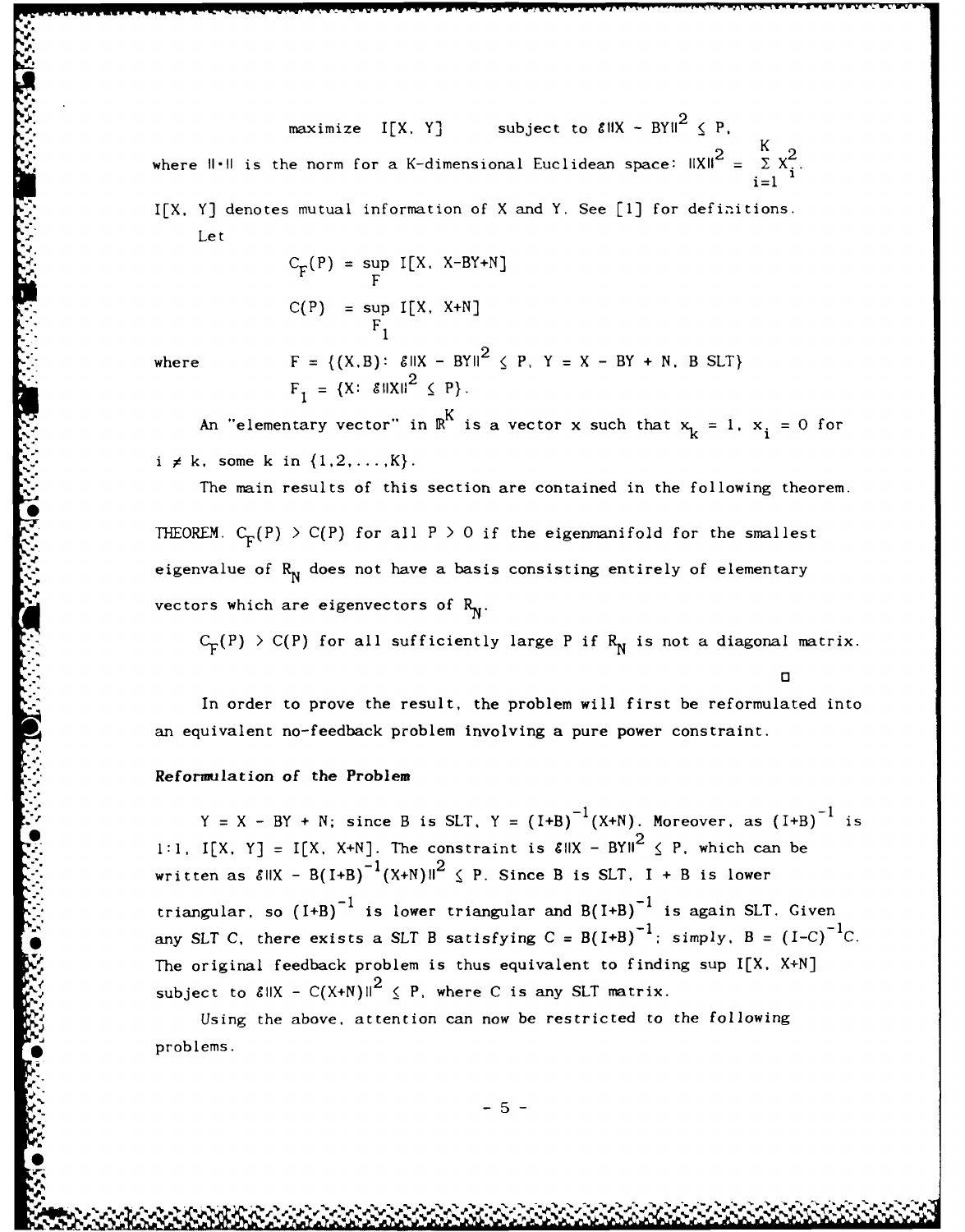$$
C_{F}(P) = \sup_{F'(P)} I[X, X+N]
$$
  
C(P) =  $\sup_{F'_{1}(P)} I[X, X+N]$ 

where  $F'(P)$  is the set of all Gaussian random vectors in  $\mathbb{R}^K$  such that  $8$ HX - B(X+N)H<sup>2</sup>  $\leq$  P for some SLT matrix B, and F<sub>1</sub>(P) is the set of all Gaussian random vectors in  $\mathbb{R}^K$  such that  $\|K\|^2 \leq P$ .

#### Structure of the Reformulated Problem

Let  $H(\mathbb{R}^{K}, \mu)$  be the set of all K-component real random vectors f on  $(\Omega, \beta)$ such that  $\delta \geq f^2(\omega) \leq \infty$ .  $H(\mathbb{R}^K, \mu)$  is a Hilbert space under the inner product n=l K  $(f,g)$ <sub>1</sub> =  $\delta \sum f_{n}(\omega)g_{n}(\omega)$ . Suppose that X and N are two mutually independent  $n=$ zero-mean Gaussian (w.r.t.  $\mu$ ) random vectors:  $\delta X_n(\omega)N_m(\omega) = 0$  for all n.m  $\leq K$ Suppose also that N has non-singular covariance matrix  $R_N$ . Let  $H_-(X+N)$  be the set of all random vectors f in  $H(\mathbb{R}^K,\mu)$  having the form  $f = B(X+N)$ , where B is an SLT matrix. It is clear that H (X+N) is a linear manifold. It is also closed in  $H(\mathbb{R}^K,\mu)$  norm since

$$
IIBn(X+N) - Bm(X+N)II\mu2 = II(Bm-Bm)(X+N)II\mu2
$$
  
= Trace  $(Bn-Bm)(RX+RN)(Bn-Bm)* \ge \gamma0$  Tr  $(Bn-Bm)(Bn-Bm)*.$ 

where  $\tau_0$  is the minimum eigenvalue of  $R_N$ .

KARO KANSO NA NA OKARA

Thus, if  $(B^{n}(X+N))$  is Cauchy in  $H(\mathbb{R}^{K},\mu)$ , then  $Tr (B^{n}-B^{m})(B^{n}-B^{m})^* \rightarrow 0$ . This is equivalent to  $\sum_{i,j=1}^{K} (B_{i,j}^n - B_{i,j}^m)^2 \rightarrow 0$ . Hence  $(B_{i,j}^n)$  must be Cauchy for each **,j.** and so the limit exists as an SLT matrix B.

Now let N be a fixed Gaussian vector. For any Gaussian vector X independent of **N,** let P X be the projection of X onto **H\_** (X+N). The feedback problem is now to choose a Gaussian vector X so that I[X, X+N] is maximized, while  $\|X - P_X\|_H^2 \leq P$ .

That is, if one chooses any Gaussian vector X with SLT feedback matrix B, such that  $\| \mathcal{E} \|$ X - B(X+N)II  $^2$   $\leq$  P. then necessarily  $\| \mathcal{E} \|$ X - B(X+N)II  $^2$   $\geq$  IIX - P\_XII  $^2$ 

**-6-**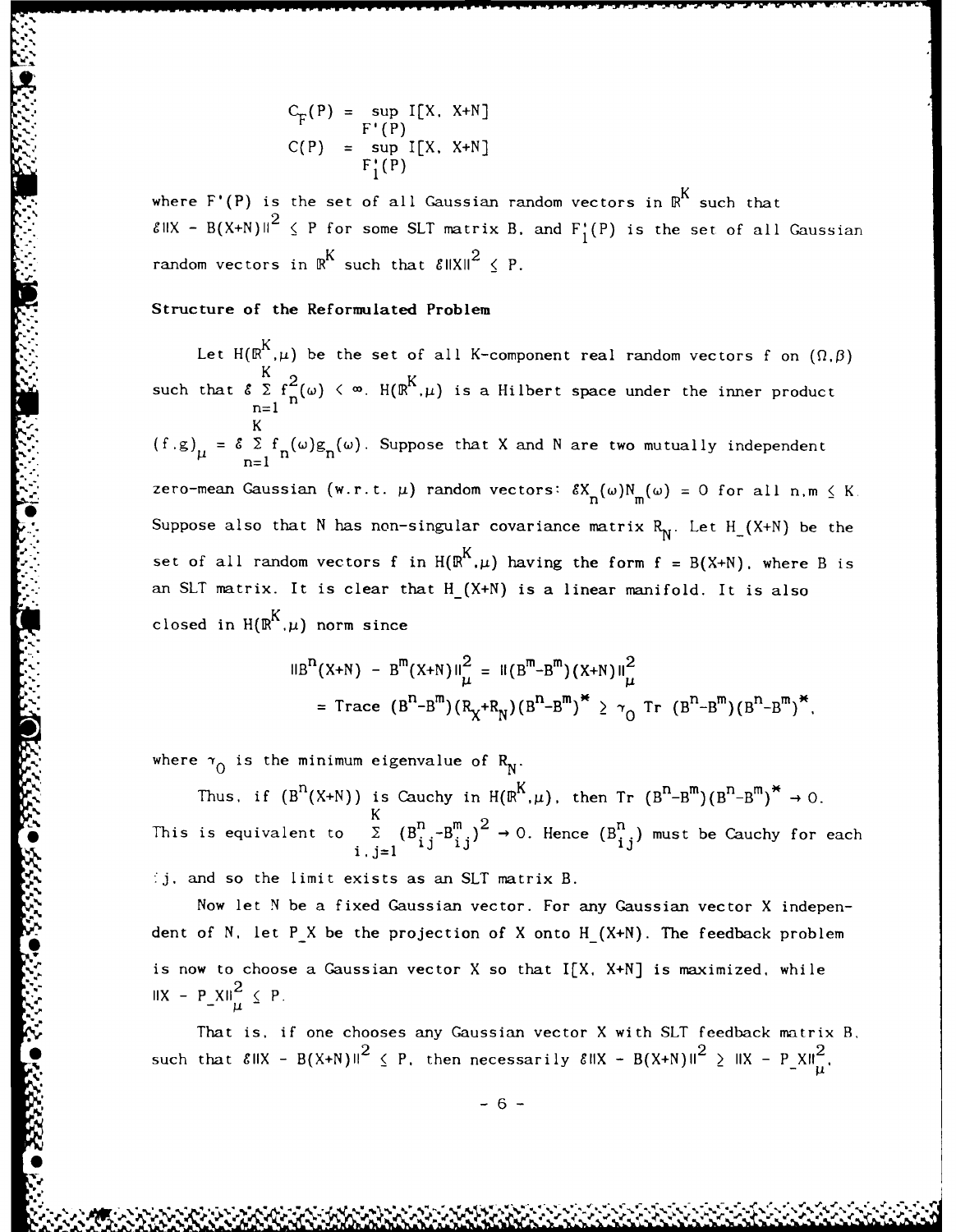and since  $P_X = C(X+N)$  for some SLT matrix C (since  $H_1(X+N)$  is closed) one can replace B with C and be assured that the constraint is still satisfied.

وأوقاه والمرارح

It can be seen from the above that  $C_F(P) > C(P)$  if the optimum solution X for the no-feedback message is not orthogonal to  $H_-(X+N)$ . In fact, if this condition is satisfied, then for the optimum no-feedback message X, and  $\alpha \neq 0$ ,  $8\sqrt{a^2 + B(aX+N)}$  $\sqrt{a^2 + B(aX+N)}$  $\sqrt{a^2 + B(a^2 + B^2)}$   $\leq P + \Delta$ . where  $\Delta = \text{Tr } B[a^2R_X + R_N]B^* =$  $\alpha^2$ Tr BR<sub>x</sub> and B( $\alpha$ X + N) is the projection of  $\alpha$ X onto H<sub>1</sub>( $\alpha$ X+N). Since  $\delta$ IIXII<sup>2</sup> = P for the optimum no-feedback message X. setting  $\alpha^2 \delta \|X\|^2 = P + \Delta$  gives  $\alpha^2 = 1 + \Delta/P$ , so that  $\alpha^2 > 1$  whenever  $\Delta > 0$ . Thus, one can replace X in the nofeedback problem with  $\alpha$ X. use the upper bound  $P + \Delta$  in place of P, and obtain a strict increase in capacity. Of course. **A** depends on a.

The above requires that the optimum no-feedback message X not be orthogonal to H\_(X+N). Since X is independent of N, this orthogonality condition occurs if and only if X is such that for all non-zero SLT matrices B, Tr  $BR_X \neq 0$ .

PROPOSITION. Tr BR<sub>X</sub> = 0 for every SLT matrix B if and only if R<sub>X</sub> is diagonal.

Proof. Since  $(BR_v)_{xx} = \Sigma B_x, R_v(ji)$ , it is clear that Tr BR<sub>x</sub> = 0 for every SLT **j<i** matrix B if R<sub>X</sub> is diagonal. Now suppose that Tr BR<sub>Y</sub> = 0 for all SLT matrices B. For any  $i, j \leq K$  such that  $i \geq j$ , choose the matrix B to be zero except for the ij component; then Trace  $BR_X = b_{ij}R_X(ji) = 0$ , so that  $R_X(ji) = 0$ . As  $R_X$  is symmetric, this shows that the condition  $Tr BR_X = 0$  for all SLT matrices B implies  $R_{\chi}$  is diagonal.  $\Box$ 

This development shows that feedback can increase capacity if the optimum no-feedback message X does not have uncorrelated components. From [3, Theorem **1],** the optimum no-feedback signal covariance is given by

$$
R_{X} = \frac{1}{J} \begin{bmatrix} J \\ \Sigma \beta_{i} + P \end{bmatrix} \begin{matrix} J \\ \Sigma u_{1} u \\ n-1 \end{matrix} - \begin{matrix} J \\ \Sigma \beta_{m} u_{m} u \\ m-1 \end{matrix}.
$$

where  $\{u_n, n \leq K\}$  are o.n. eigenvectors of  $R_N$  corresponding to the increasing

**-7- I°**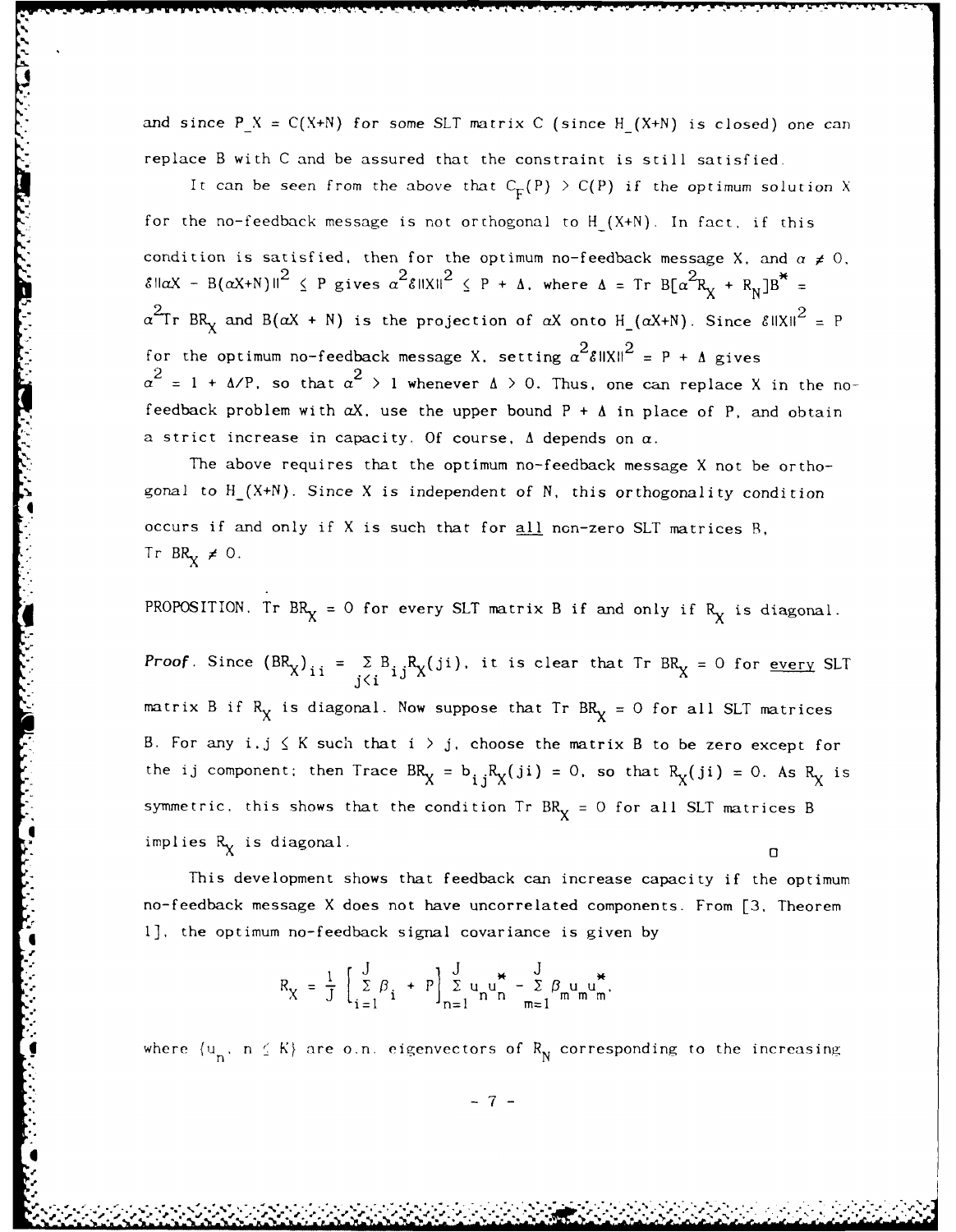sequence of eigenvalues  $(1+\beta_n)$ , and  $J \leq K$  is the largest integer such that  $P + \sum_{i=1}^{J} \beta_i \geq J\beta_j$ . For all sufficiently small P, this gives  $R_X = \frac{P}{L} \sum_{n=1}^{L} u_n$ where L is the multiplicity of  $1 + \beta_1$  as an eigenvalue of  $R_N$ .  $R_N$  will then not be diagonal if  $\{u_i, i \leq L\}$  cannot be taken to consist of elementary vectors If  $R_Y$  is defined as above for  $J \geq L$ , then this property will again prevent  $R_Y$ from being diagonal, since a diagonal R<sub>y</sub> must have the K elementary vectors as a c.o.n. set of eigenvectors. This shows that  $C_F(P) \ge C(P)$  for all  $P \ge 0$  if the restriction of  $R_N$  to the eigenmanifold of  $1 + \beta_1$  (as an eigenvalue of  $R_N$ ) is not diagonal. Further, for all sufficiently large P.

$$
R_X = \frac{1}{K} \left[ \sum_{i=1}^{K} \beta_i + P + K \right] I - R_N.
$$

This matrix is obviously non-diagonal if  $R_N$  is non-diagonal. These observations complete the proof of the Theorem.  $\Box$ 

The above results give sufficient conditions for feedback to increase information capacity. It can be seen that the requirement that  $R_N$  not be diagonal is also a necessary condition if feedback is to increase capacity for some value of P, without assuming linear feedback.

#### Acknowledgement

'The research summarized here was supported by ONR Contract NOOOl-1-S6- K-0039

#### **Re ferences**

- 1. C. R. Baker. Capacity of the Gaussian channel without feedback, *Inform*. Contr. 37 (1978), 70-89.
- 2. C. R. Baker, Information capacity of the Gaussian channel with feedback, Abs of Papers, IEEE *Intern* Stump *on Inform. Theori,* Ann Arbor Mich **,** Oct 6-9, 1 **)8,** *7s*
- *(R Baker. Capacity of the mismatched Gaussian channel, to appear, ILEF*  $I$   *Trans. on Inform. Theory* (1987).

- 8 -

%4, **% . . . . .** *.- ,.* **% , -**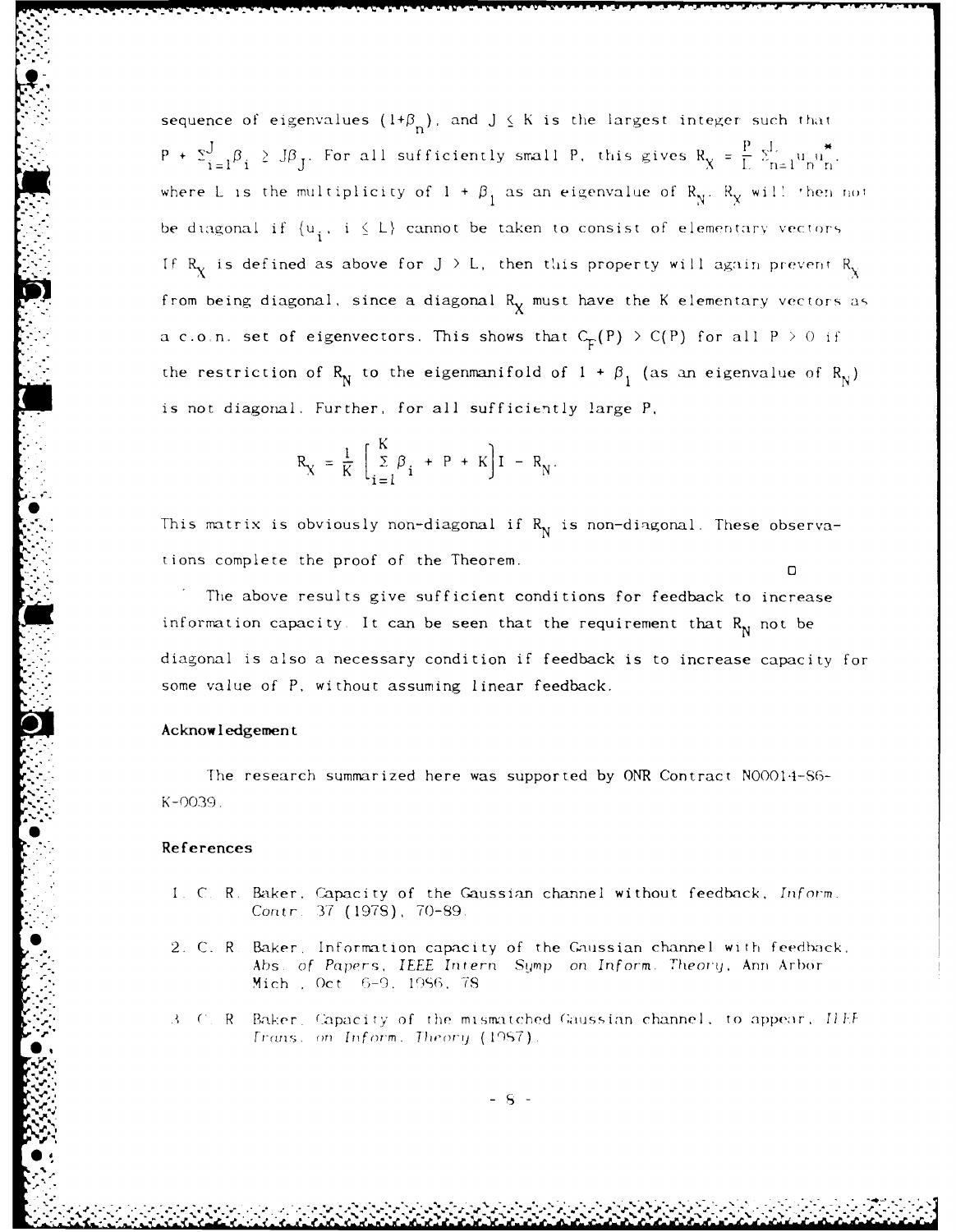- 4. C. R. Baker, Information capacity of Gaussian channels, "Recent Advances in Communication and Control Theory," Eds. R.E. Kalman, G.I. Marchuk, A.E. Ruberti, and A.J. Viterbi, 2-15, Optimization Software, Inc., New York.
- 5. C. R. Baker, Coding capacity of the discrete-time Gaussian channel, to appear.
- 6. R. G. Gallager, "Information Theory and Reliable Communication," Wiley, New York (1968).
- 7. M. Hitsuda and S. Ihara, Gaussian channels and the optimal coding. J. Multivariate Anal., vol. 5 (1975), 106-118.
- S. T. T. Kadota, M. Zakai, and J. Ziv, Mutual information of the white Gaussian channel with and without feedback, IEEE Trans. on Inform. Theory, 17 (1971), 368-371.
- 9. I. W. McKeague, On the capacity of channels with Gaussian or non-Gaussian noise, Inform. Contr. 51 (1981), 153-173.